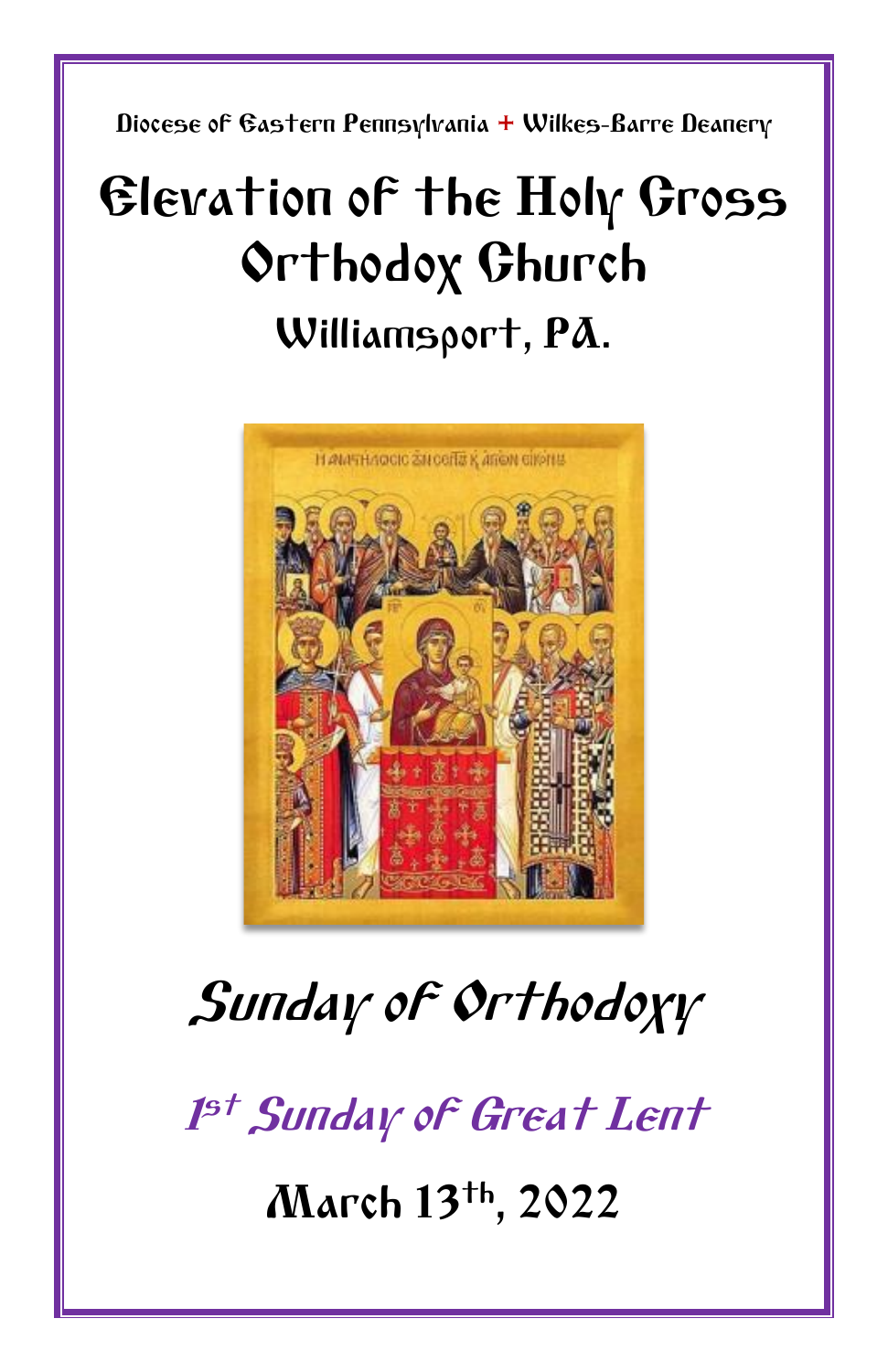## Elevation of the Holy Cross Orthodox Church

1725 Holy Cross Ln Williamsport, Pennsylvania 17701-2749 www.holycrosswilliamsport.org

Rev. Fr. Seraphim Reynolds, Pastor Office: 570.322.3020 (c) 717.576.3503 Email: priestseraphim@protonmail.com

> *Scripture Readings: Epistle: Hebrews 11:24-26, 32-12:2 Gospel: St. John 1:43-51*

### *A very warm welcome to everyone, and especially to all our visitors this morning! Please join us for some fellowship after in the Parish Hall!*

### **Services, Events & Announcements**

+ Presanctified Liturgy - Wed March 16<sup>th</sup> @ 5:30 (9<sup>th</sup> Hour @ 5:20) Lenten potluck following

+ Presanctified Liturgy - Fri March 18<sup>th</sup> @ 5:30 (9<sup>th</sup> Hour @ 5:20) Lenten potluck following

+ *Great Vespers* - Saturday March 19<sup>th</sup> @ 5pm

+ *Divine Liturgy* – *St Gregory Palamas -* March 20th @ 10am (Hours @ 9:40), a Lenten fellowship following in the Hall.

#### *Our Giving – March 6 th, 2022*

Tithes/Offerings - \$1,907.00 / Online Giving - \$125.00 Candle Offerings – \$80.00

*Regarding Holy Communion***:** Only those faithful who are Orthodox Christians and have properly prepared themselves by fasting, prayer [i.e., *Prayers Before Communion*], recent confession, and who were *at least present for the reading of the Epistle and Gospel* should approach to receive the Holy Eucharist. *We should all be at peace with everyone too***.** If you have any questions about Communion, please see Fr. Seraphim.  $\circledcirc$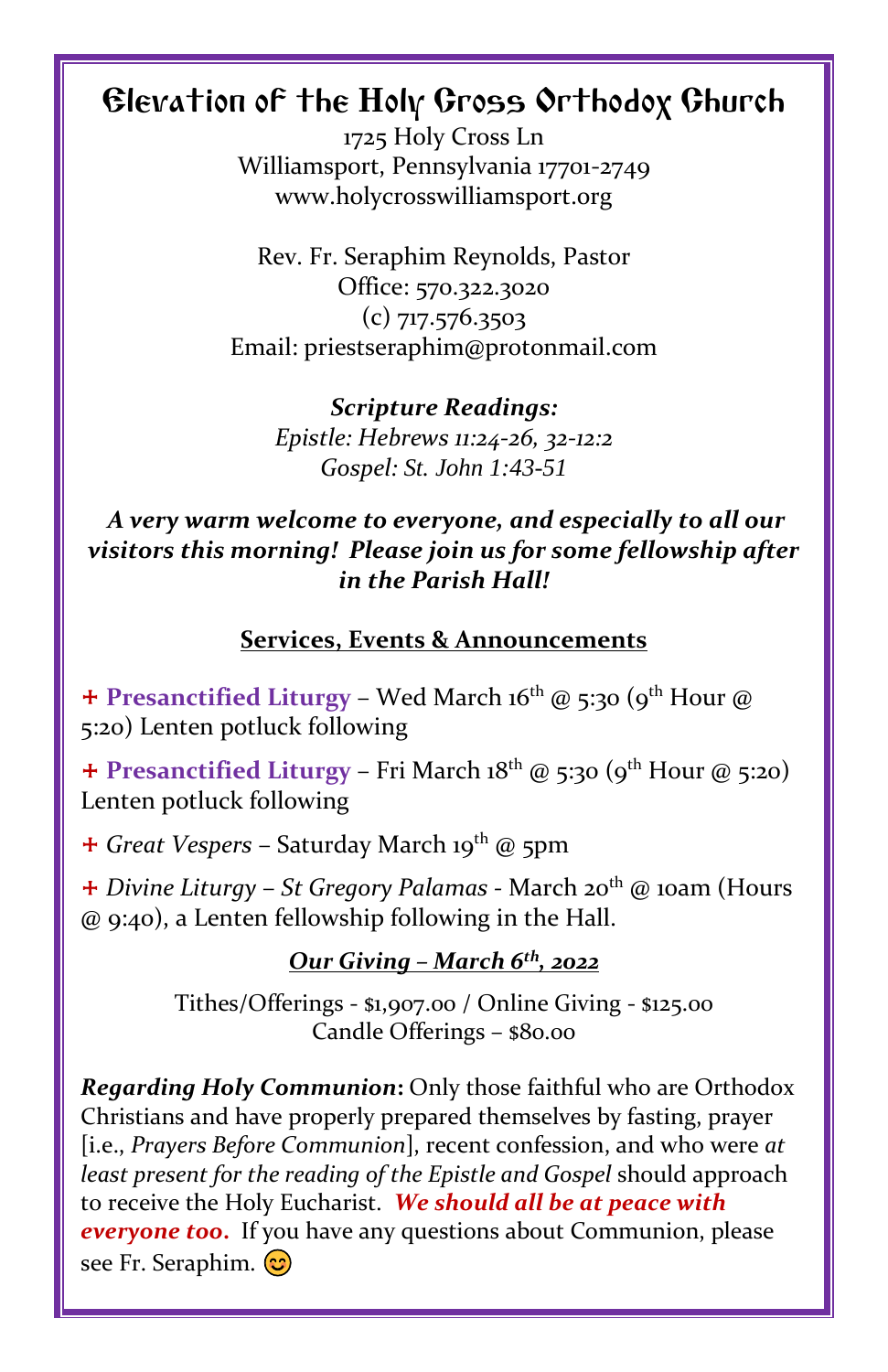#### *TRIUMPH OF ORTHODOXY SUNDAY Fr. Thaddaeus Hardenbrook*

Glory to God, Lent is underway! For many of us, the challenges of Clean Week have been very practical: targeting distractions and cares that compete with Lent, prioritizing attendance at services, cleaning out the refrigerator and refreshing our fasting-food shopping lists while squeezing in a few power naps to balance Lent's natural draw on our energy. Clean Week is a sprint wherein we break free from the congestion of daily life and then set a bit slower yet calculated pace—one that can be maintained until the final push of Holy Week.

For many of us, also, the lenten demons got an early start this year. Illness, car trouble, family crisis, or some good oldfashioned irritation. Our spiritual tradition is clear that whenever a Christian sets a spiritual goal, embraces personal asceticism, or just sits down to make a spiritual plan, the temptation to irritability confronts us almost immediately—perhaps because we're that easily wearied, perhaps because we so quickly feel proud of ourselves.

Along with the essential trio of fasting, prayer, and almsgiving, our Lenten effort, as average people, might be summed up in the words of Elder Thaddeus of Vitovnica, "Our life depends on the kind of thoughts we nurture. If our thoughts are peaceful, calm, meek, and kind, then that is what our life is like. If our attention is turned to the circumstances in which we live, we are drawn into a whirlpool of thoughts and can have neither peace nor tranquility."

After the exercise of Clean Week, the wisdom of the Church grants us a rest in the joy of Triumph of Orthodoxy Sunday. In the eighth century, a persecution arose against the holy icons and those who venerated them. Churches were desecrated, and the faithful were tortured and martyred. In the year 842, the empress Theodora put an end to the persecution and established the first Sunday of